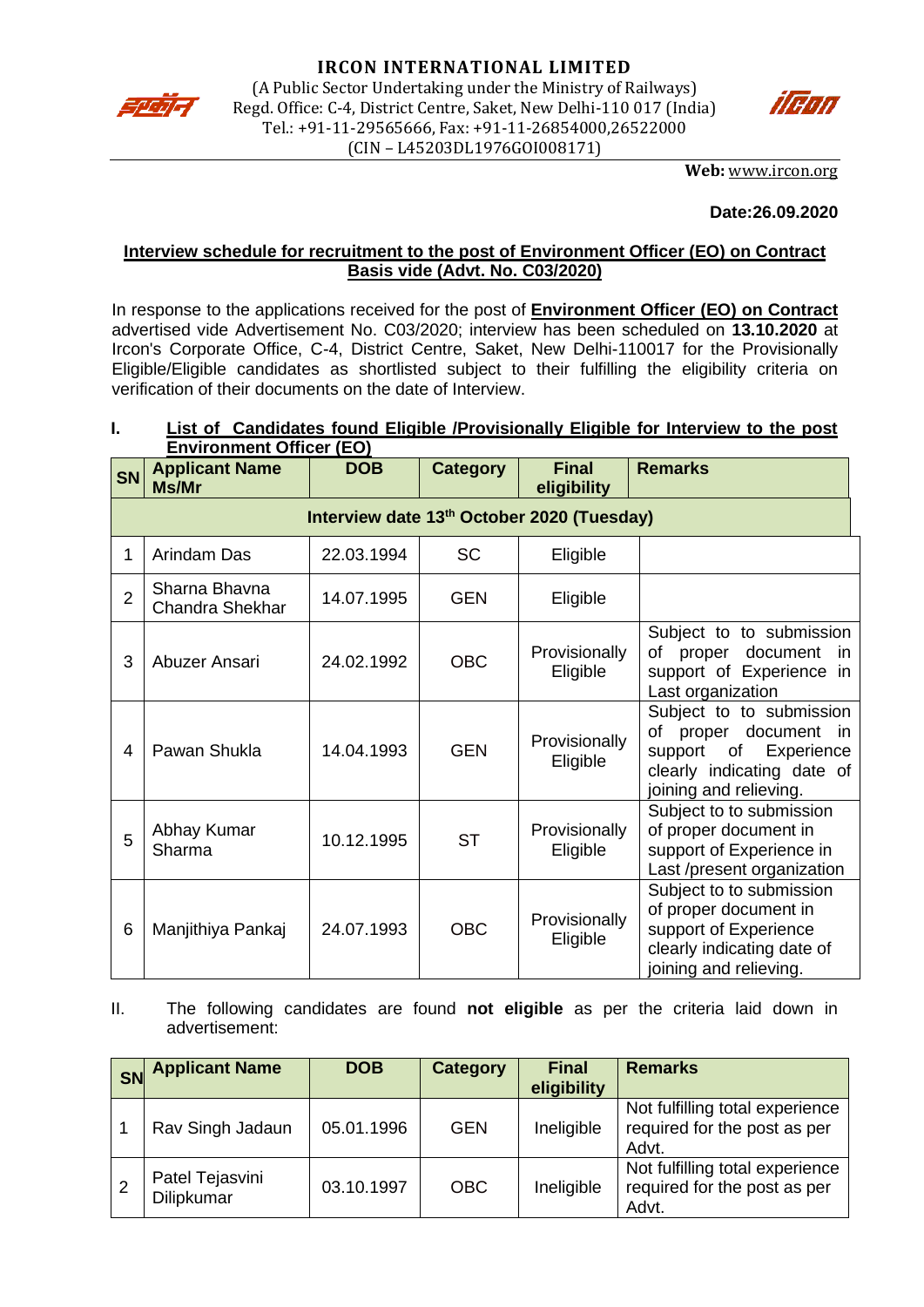| 3              | Ashok Dharmaraj<br>Kadne | 23.08.1957 |            | Ineligible | Ineligible on basis of Age,<br>qualification<br>and<br>experience.<br>Incomplete<br>documents submitted |
|----------------|--------------------------|------------|------------|------------|---------------------------------------------------------------------------------------------------------|
| 4              | Rahul Karra              | 13.09.1985 | <b>GEN</b> | Ineligible | Ineligible on basis of Age<br>and experience. Incomplete<br>documents submitted                         |
| 5              | M. Gojendra Singh        | 01.03.1963 | <b>GEN</b> | Ineligible | Ineligible on basis of Age<br>and qualification.<br>Incomplete documents<br>submitted                   |
| 6              | Shashi Kant              | 25.03.1994 | <b>GEN</b> | Ineligible | Not fulfilling total experience<br>required for the post as per<br>Advt.                                |
| $\overline{7}$ | Sneha Jalaj Garg         | 05.01.1988 | <b>GEN</b> | Ineligible | Not fulfilling age criteria as<br>per Advt.                                                             |
| 8              | Juhi Ramrakhiyani        | 10.01.1997 | <b>GEN</b> | Ineligible | Not fulfilling total experience<br>required for the post as per<br>Advt.                                |
| 9              | Shubham<br>Chaudhary     | 26.11.1995 | <b>GEN</b> | Ineligible | Not fulfilling total experience<br>required for the post as per<br>Advt.                                |

Shortlisted candidates for the posts of **Environment Officer (EO) on contract** as table at para **(I) above** are directed to report for the Interview as per the details below:

| <b>Post</b>                | No. of<br>candidates | <b>Schedule of</b><br><b>Interview</b> | <b>Venue</b>               |
|----------------------------|----------------------|----------------------------------------|----------------------------|
| <b>Environment Officer</b> | 6                    | 13.10.2020                             | IRCON INTERNATIONAL LTD,   |
| (EO)                       |                      | (Reporting time)                       | C-4 District Centre Saket, |
| Advt. No. C03/2020         |                      | $-9.00$ AM)                            | New Delhi, 110017.         |

# **A. Directions for Eligible/Provisionally Eligible Candidates :**

**Candidature of Shortlisted candidates for interview is purely provisional subject to subsequent verification of original documents and also fulfilling the eligibility conditions as advertised.** 

**All Eligible/Provisionally Eligible candidates** as per the table specified at para (I) above are requested to bring their following original testimonials, along with a photocopy, for document verification on the day of interview as per the schedule above:

- (i) Matriculation Certificate (for age proof);
- (ii) Degree and Marksheets of all the semester/year of Minimum Education Qualification (MEQ) prescribed in the Advt.
- (iii) Certificates of other professional qualifications, if any;
- (iv) **Certificates in proof of experience**, as applicable, **clearly projecting the requisite experience indicating the length and nature of experience and work done, as per eligibility conditions/criteria**. Certificate/proof submitted in support of experience should clearly mention the date of joining & relieving. **Offer letter alone will not be considered as proof of experience**, the candidate should submit acceptable proof of joining & relieving
- (v) Certificate in support of claim of belonging to Schedule Caste, Schedule Tribe, Other Backward Classes, EWS where applicable in prescribed format as per Govt. of India guidelines.